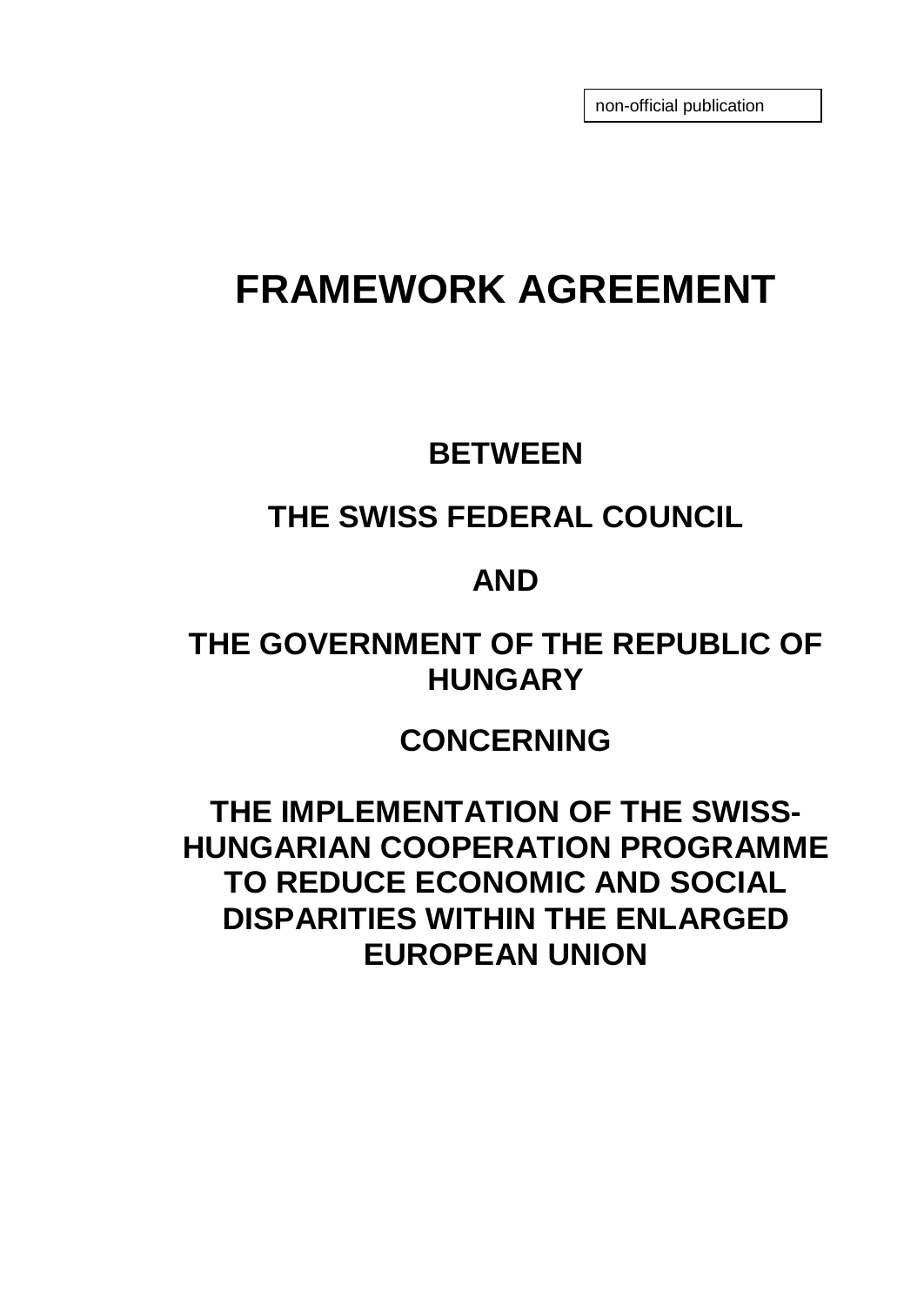THE SWISS FEDERAL COUNCIL (hereinafter referred to as "Switzerland")

#### AND

THE GOVERNMENT OF THE REPUBLIC OF HUNGARY (hereinafter referred to as "Hungary")

hereinafter collectively referred to as "the Parties",

- AWARE of the importance of the enlargement of the European Union (EU) for the stability and prosperity in Europe;
- NOTING the solidarity of Switzerland with the endeavours of the EU to reduce economic and social disparities within the EU;
- BUILDING upon the successful cooperation between the two countries during Hungary's transition process leading to its accession to the EU;
- HAVING regard to the friendly relations between the two countries;
- DESIROUS of strengthening these relations and the fruitful cooperation between the two countries;
- INTENDING to promote further the social and economic development in Hungary;
- IN VIEW of the fact that the Swiss Federal Council has expressed, in a Memorandum of Understanding with the European Community of 27 February 2006, the intention that Switzerland shall contribute up to 1'000'000'000 CHF (one billion CHF) to reduce economic and social disparities within the enlarged EU (hereinafter referred to as "Memorandum of Understanding");

have agreed as follows:

#### **Article 1 – Definitions**

For the purpose of this Agreement, unless the context otherwise requires:

- "Contribution" means the non-reimbursable financial contribution granted by Switzerland under this Agreement;
- "Project" means a specific project or programme or other joint activities in the framework of this Agreement. A programme consists of component projects linked by a common theme or shared objectives;
- "Commitment" means the allocation of a certain amount of the Contribution to a Project agreed upon by the Parties;
- "Project Agreement" means an agreement between the Parties and, if need be, additional contracting parties, on the implementation of a Project agreed upon by the Parties;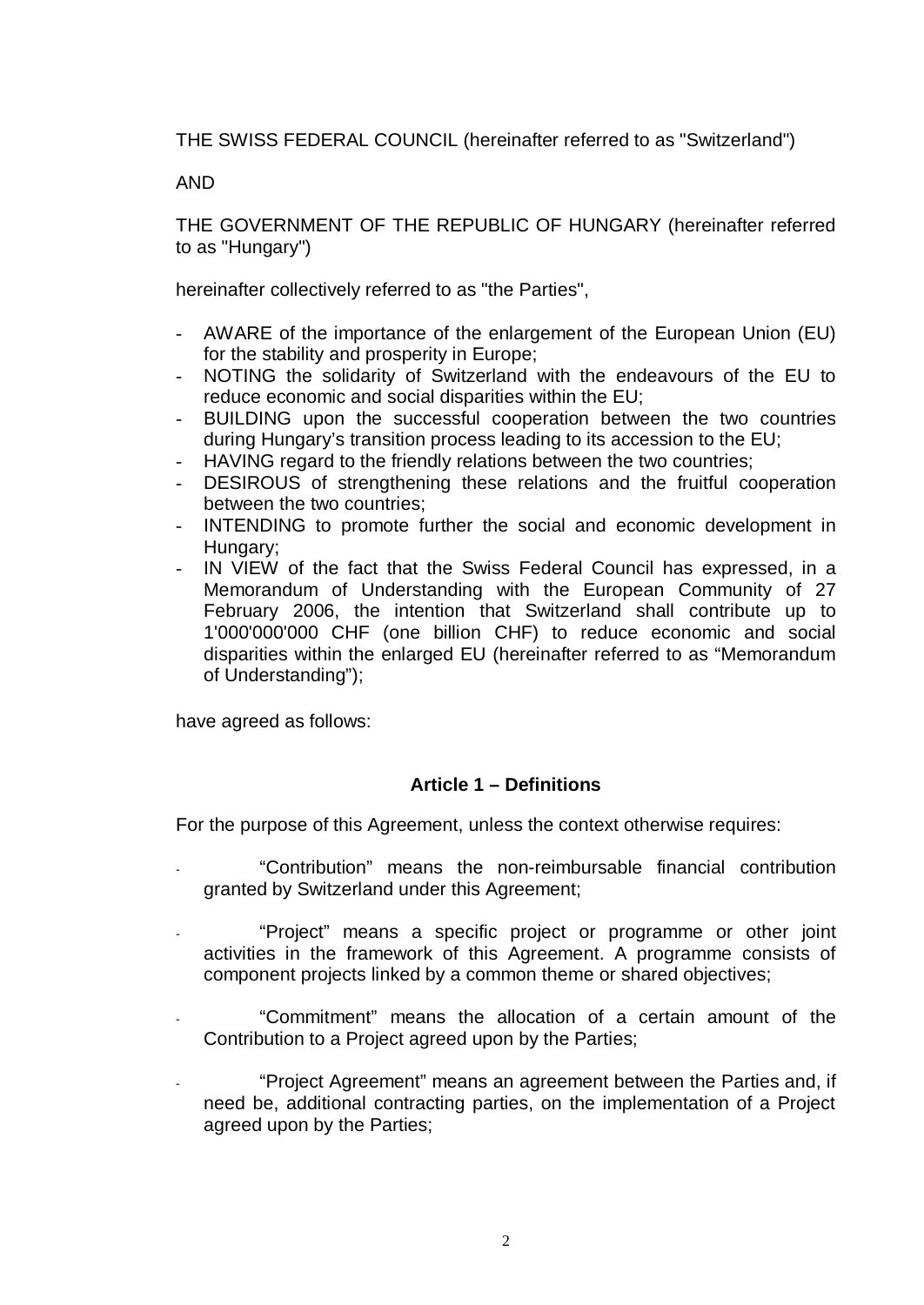- "National Coordination Unit" (NCU) means the Hungarian unit in charge of the coordination of the Swiss-Hungarian Cooperation Programme;
- "Intermediate Body" means any legal public or private entity which acts under the responsibility of the NCU or which carries out duties on behalf of the NCU with regard to Executing Agencies implementing Projects;
- "Executing Agency" means any public authority, any public or private corporation as well as any organization recognized by the Parties and mandated to implement a specific Project financed under this Agreement;
- "Implementation Agreement" means an agreement between the NCU and/or the Intermediate Body and the Executing Agency for the implementation of the Project;
- "Block Grant" means a fund, set up for a clearly defined purpose, providing assistance to organizations or institutions, facilitating a costeffective administration mainly in programmes with many small projects;
- "Project Preparation Facility" means the Facility providing financial support for the preparation of the Final Project Proposals;
- "Technical Assistance Fund" means the Fund for the financing of tasks performed by the Hungarian authorities additionally and exclusively for the implementation of the Contribution;
- "Scholarship Fund" means the Fund for the financing of scholarships for Hungarian students and researchers admitted at higher education and research institutions in Switzerland.

#### **Article 2 - Objectives**

1. The Parties shall promote the reduction of economic and social disparities within the enlarged EU through Projects mutually agreed upon between the Parties and in line with the Memorandum of Understanding and the Conceptual Framework for the Swiss-Hungarian Cooperation Programme as outlined in Annex 1 of this Agreement.

2. The objective of this Agreement is to establish a framework of rules and procedures for the planning and implementation of the cooperation between the Parties.

#### **Article 3 - Amount of the Contribution**

1. Switzerland agrees to grant a non-reimbursable Contribution towards the reduction of economic and social disparities within the enlarged EU of up to CHF 130,738 million (one hundred thirty million and seven hundred thirty eight thousand Swiss Francs) to Hungary for a Commitment period of five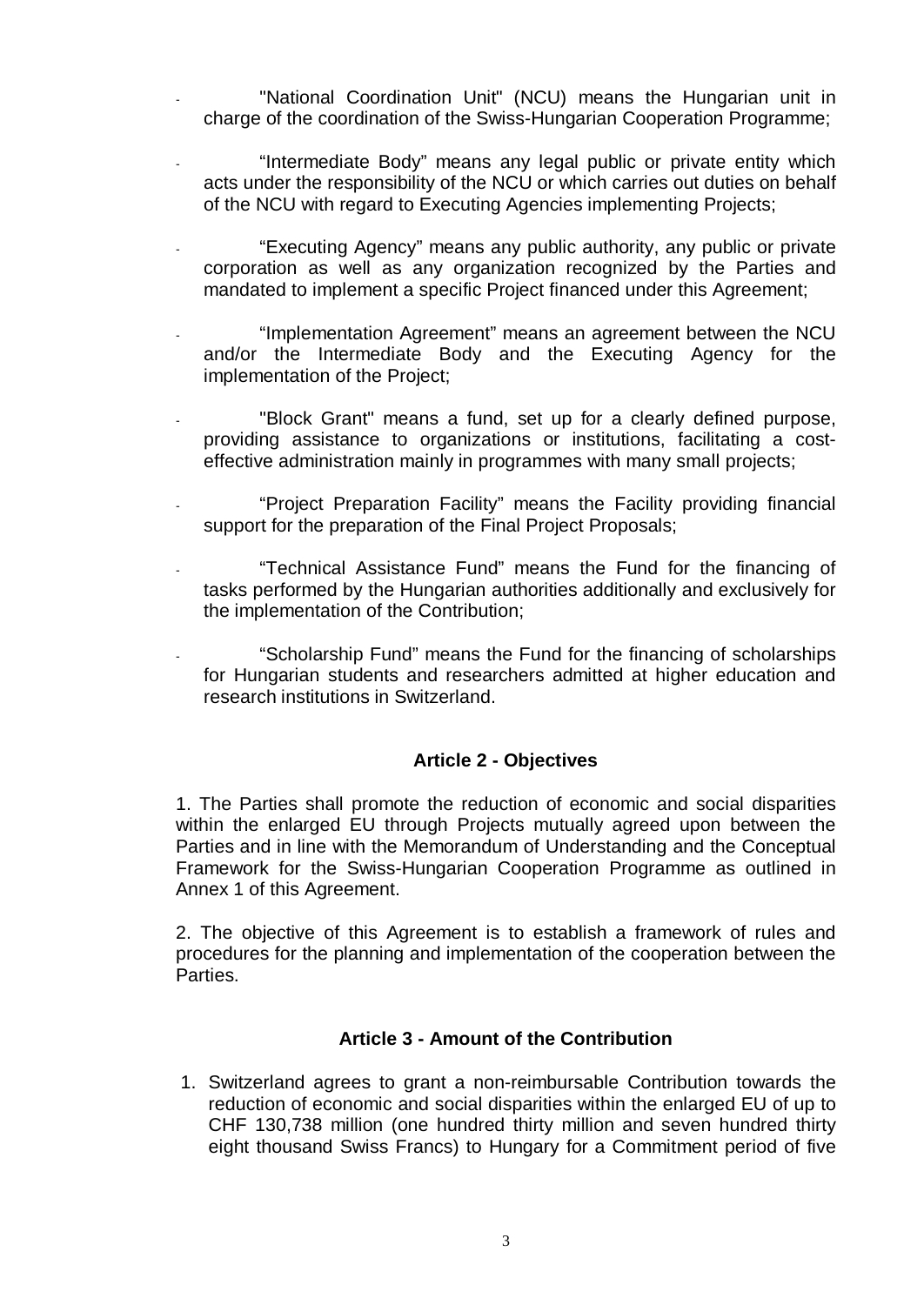years and a disbursement period of ten years, starting from the approval date of the Contribution by the Swiss Parliament, which is 14 June 2007.

2. Switzerland shall accept submissions of Final Project Proposals according to Annex 2, Chapter 2 for Commitment of funds until two months before the end of the Commitment period.

3. Funds not committed during the Commitment period shall not be available anymore for the Swiss-Hungarian Cooperation Programme.

#### **Article 4 - Scope**

The dispositions of this Agreement shall apply to national and trans-national Projects financed by Switzerland or co-financed by Switzerland with multilateral institutions and other donors, executed by an Executing Agency, mutually agreed upon by the Parties.

#### **Article 5 – Utilization of the Contribution**

1. The Contribution shall be used for the financing of Projects and can take any of the following forms:

- a) Financial assistance including grants, credit lines, guarantee schemes, equity participations, loans, and technical assistance;
- b) Block Grants;
- c) Project Preparation Facility;
- d) Technical Assistance Fund;
- e) Scholarships.

2. The Contribution shall be used in line with the objectives, principles, strategies, geographic and thematic focus as outlined in the Conceptual Framework in Annex 1.

3. 5% of the Contribution shall be used by Switzerland for its administration of this Agreement. This includes, inter alia, expenses for staff and consultants, administrative infrastructure, missions, monitoring and evaluation.

4. The Contribution, in the form of grants, may not exceed 60% of the total eligible costs of the Project, except in the case of Projects receiving additional financing in the form of budget allocations from national, regional or local authorities, in which case the Contribution may not exceed 85% of the total eligible costs. Institution-building and technical assistance Projects, Projects implemented by non-governmental organisations as well as financial assistance benefiting the private sector (credit lines, guarantees, equity and debt participations) may be fully financed by the Contribution.

5. The following costs shall not be eligible for grant support: costs incurred before the Project commitment date, interests on debt, the purchase of land,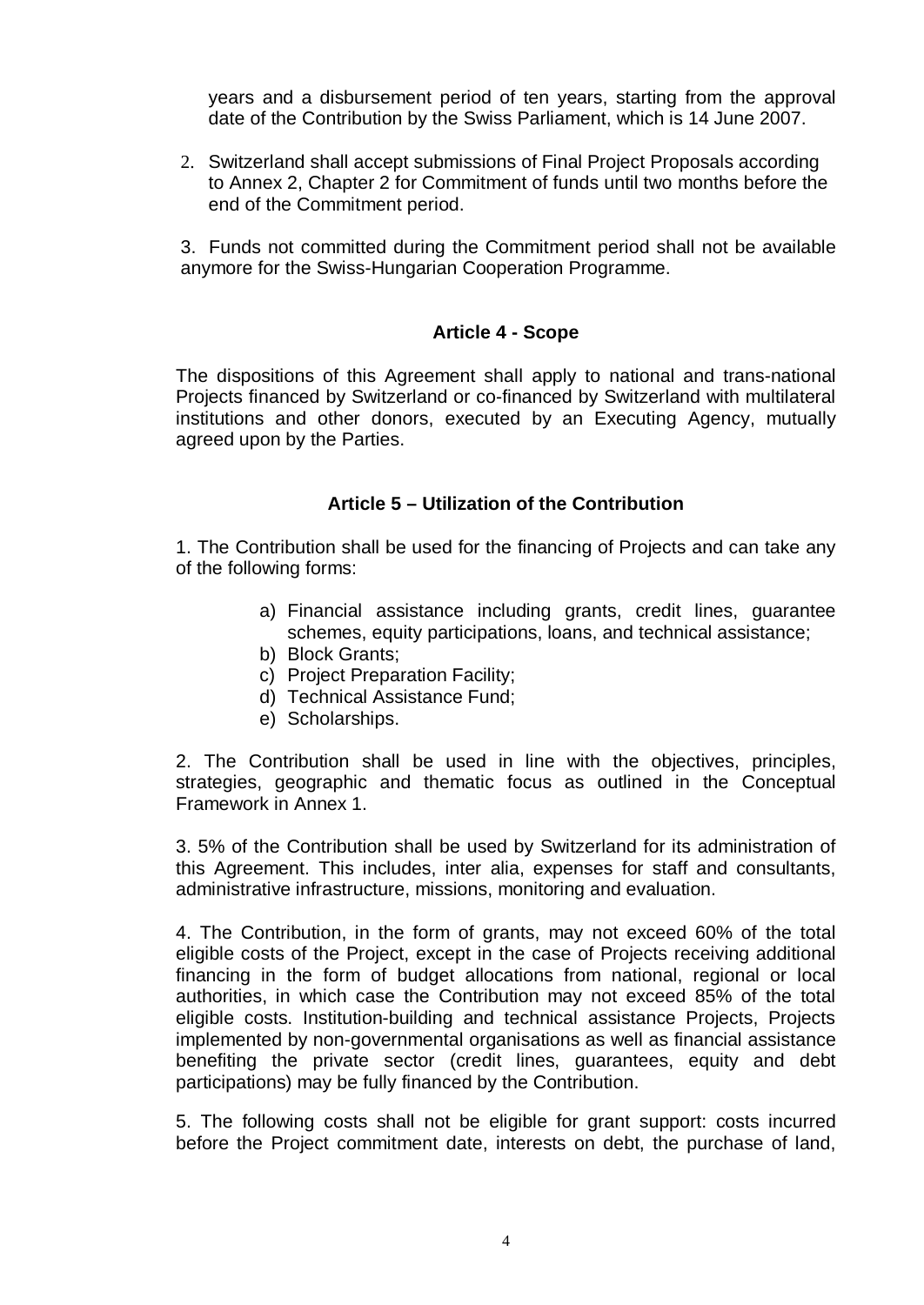staff costs of the Hungarian Government, and recoverable value added tax as specified in Article 7 of this Agreement.

#### **Article 6 - Coordination and Procedures**

1. To make sure that Projects have the greatest possible impact and in order to avoid duplication and overlapping with projects financed through means of structural and/or cohesion funding as well as by any other funding source, the Parties shall assure an effective coordination and share any information needed to that end.

2. All the correspondence exchanged between the Parties, including reports and Project documents, shall be drafted in English.

3. As a general rule, each Project shall be subject to a Project Agreement, which shall set out the terms and conditions of grant assistance as well as the roles and responsibilities of the contracting parties.

4. Hungary is responsible for the identification of Projects to be financed by the Contribution. Switzerland can offer Hungary proposals to finance Projects, including Projects of multilateral, national or trans-national institutions. The rules and procedures for the selection and implementation of Projects are defined in Annex 2 and for Block Grants, the Project Preparation Facility, the Technical Assistance Fund and the Scholarship Fund in Annex 3.

5. All Projects shall be supported by Hungary and approved by Switzerland. The Parties attach high importance to the monitoring, the evaluation and the audit of Projects and of the Swiss-Hungarian Cooperation Programme as stipulated in Annex 2. Switzerland, or any mandated third party acting on its behalf, is entitled to visit, monitor, review, audit and evaluate all activities and procedures related to the implementation of the Projects financed by the Contribution, as deemed appropriate by Switzerland. Hungary shall provide all requested or useful information and shall take or cause to be taken all actions allowing the successful realisation of such mandates.

6. Upon entry into force of this Agreement, Hungary shall open a separate bank account at the Hungarian State Treasury in which the funds received from the Swiss Contribution shall be deposited. The Swiss administration costs referred to in Article 5, Paragraph 3 of this Agreement shall not be managed through this account. The accumulated net interest shall be yearly reported to Switzerland.

7. Payment procedures are outlined in Annex 2, Chapter 4 of this Agreement.

#### **Article 7 - Value Added Tax and other Taxes and Charges**

1. Value added tax (VAT) shall be considered eligible expenditure only if it is genuinely and definitively borne by the Executing Agency. VAT which is recoverable, by whatever means, shall not be considered eligible even if it is not actually recovered by the Executing Agency or by the final recipient.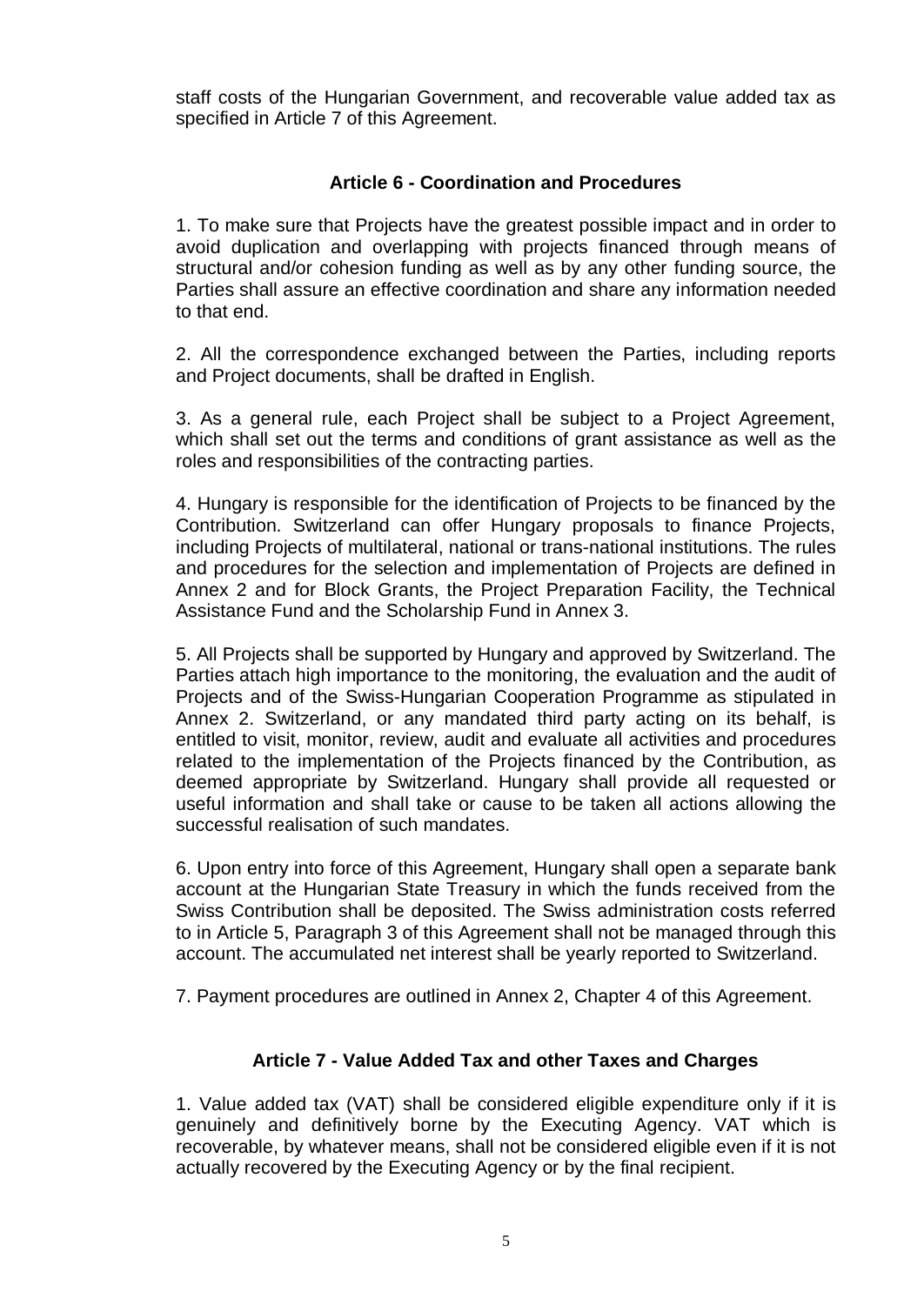2. Other levies, taxes or charges, in particular direct taxes and social security contributions on salaries and wages, shall constitute eligible expenditure only if they are genuinely and definitively borne by the Executing Agency.

#### **Article 8 - Annual Meetings and Reporting**

1. In order to ensure effective implementation of the Swiss–Hungarian Cooperation Programme, the Parties agree to hold annual meetings. The first meeting shall be held no later than one year after the beginning of the application of this Agreement.

2. Hungary shall organize the meetings in cooperation with Switzerland. The NCU shall present one month before the meetings an annual report. Its content shall include, but not be limited to, the issues listed in Annex 2.

3. Upon the final disbursement under this Agreement, Hungary shall submit to Switzerland a final report assessing the accomplishment of the objective of this Agreement and a final financial statement on the use of the Contribution, based on the financial audits of the Projects.

#### **Article 9 - Competent Authorities**

1. Hungary has authorized the National Development Agency to act on its behalf as the NCU for the Swiss-Hungarian Cooperation Programme. The NCU shall have the overall responsibility for the management of the Contribution in Hungary, including the responsibility for financial control and audit.

2. Switzerland has authorized:

the Federal Department of Foreign Affairs, acting through the Swiss Agency for Development and Cooperation (SDC)

and

the Federal Department of Economic Affairs, acting through the State Secretariat for Economic Affairs (SECO)

to act on its behalf for the implementation of the Swiss-Hungarian Cooperation Programme.

Projects are assigned to one or the other institution according to their respective fields of competence.

3. The Swiss Embassy shall act as the contact point for the NCU with regard to official information referring to the Contribution. Day-to-day communication between the competent authorities may be maintained directly.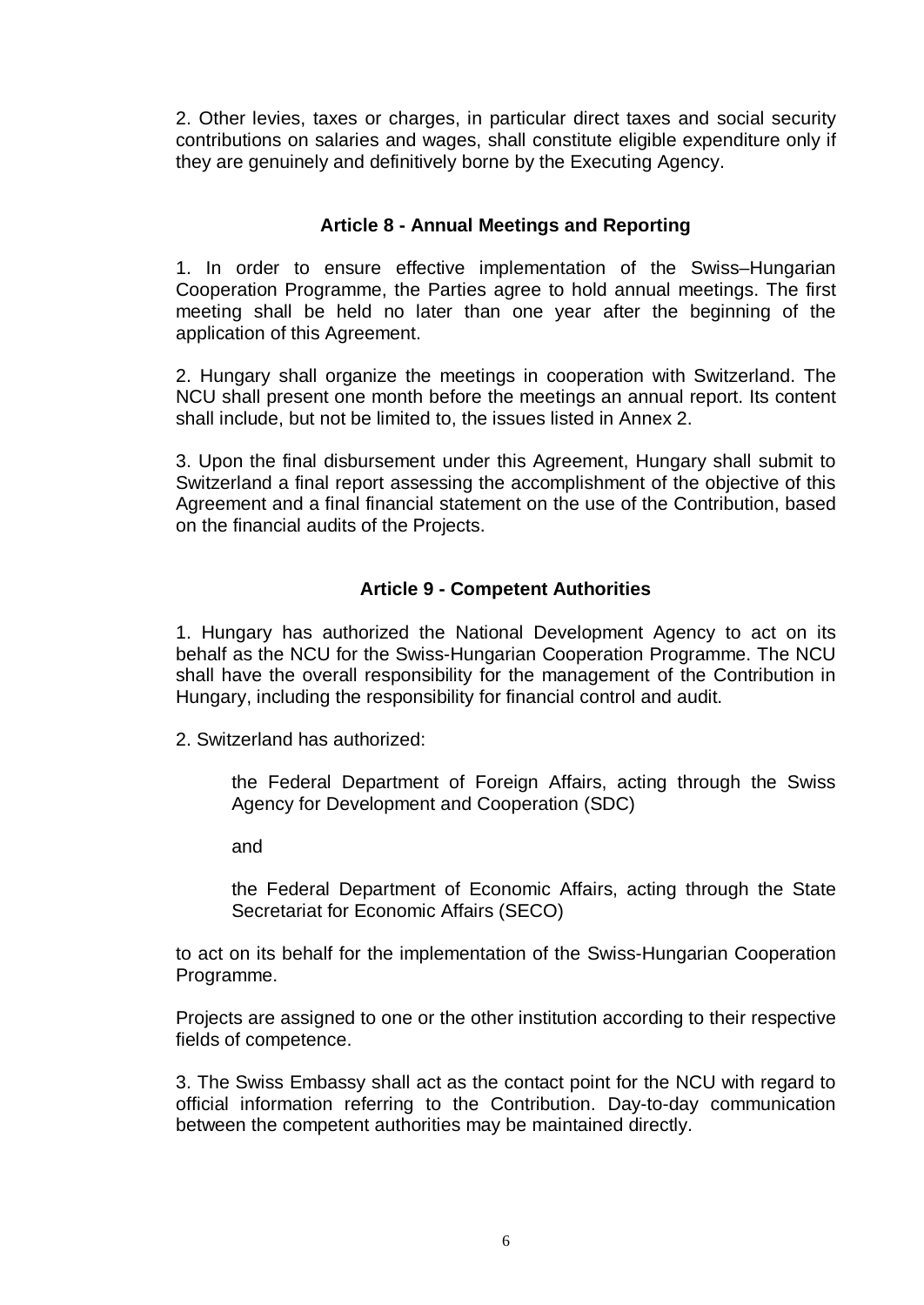#### **Article 10 – Common Concern**

The Parties share a common concern in the fight against corruption, which jeopardises good governance and the proper use of resources needed for development, and, in addition, endangers fair and open competition based upon price and quality. They declare, therefore, their intention of combining their efforts to fight corruption and, in particular, declare that any offer, gift, payment, remuneration or benefit of any kind whatsoever, made to whomsoever, directly or indirectly, with a view to being awarded a mandate or contract within the framework of this Agreement, or during its execution, will be construed as an illegal act or corrupt practice. Any act of this kind may constitute sufficient grounds to justify termination or annulment of this Agreement, the respective Project Agreement, the procurement or resulting award, or for taking any other corrective measure laid down by applicable law.

#### **Article 11 - Final Provisions**

1. Annexes 1, 2 and 3 shall form an integral part of this Agreement.

2. Any dispute which may result from the application of this Agreement shall be resolved by diplomatic means.

3. Any amendment to this Agreement shall be made in writing with the mutual agreement of the Parties and according to their respective procedures. Any amendment to the Annexes 1, 2 and 3 of this Agreement shall be made in writing with the mutual agreement of the competent authorities mentioned in Article 9.

4. This Agreement can be terminated at any time by one of the Parties upon a six-month prior written notice. In this case, the provisions of this Agreement shall continue to apply to the Project Agreements concluded before the termination of this Agreement. The Parties shall decide by mutual agreement any other consequences of the termination.

5. This Agreement shall enter into force on the date of the notification confirming the completion by both Parties of their respective approval procedures. The Agreement covers a Commitment period of five years and a disbursement period of ten years. It applies until the final report by Hungary assessing the accomplishment of the objective of this Agreement is submitted according to Article 8 Paragraph 3. The Commitment period shall start according to Article 3 Paragraph 1. In the case that the Commitment period starts before the entry into force of this Agreement, the Parties shall apply this Agreement provisionally starting on the day of its signing.